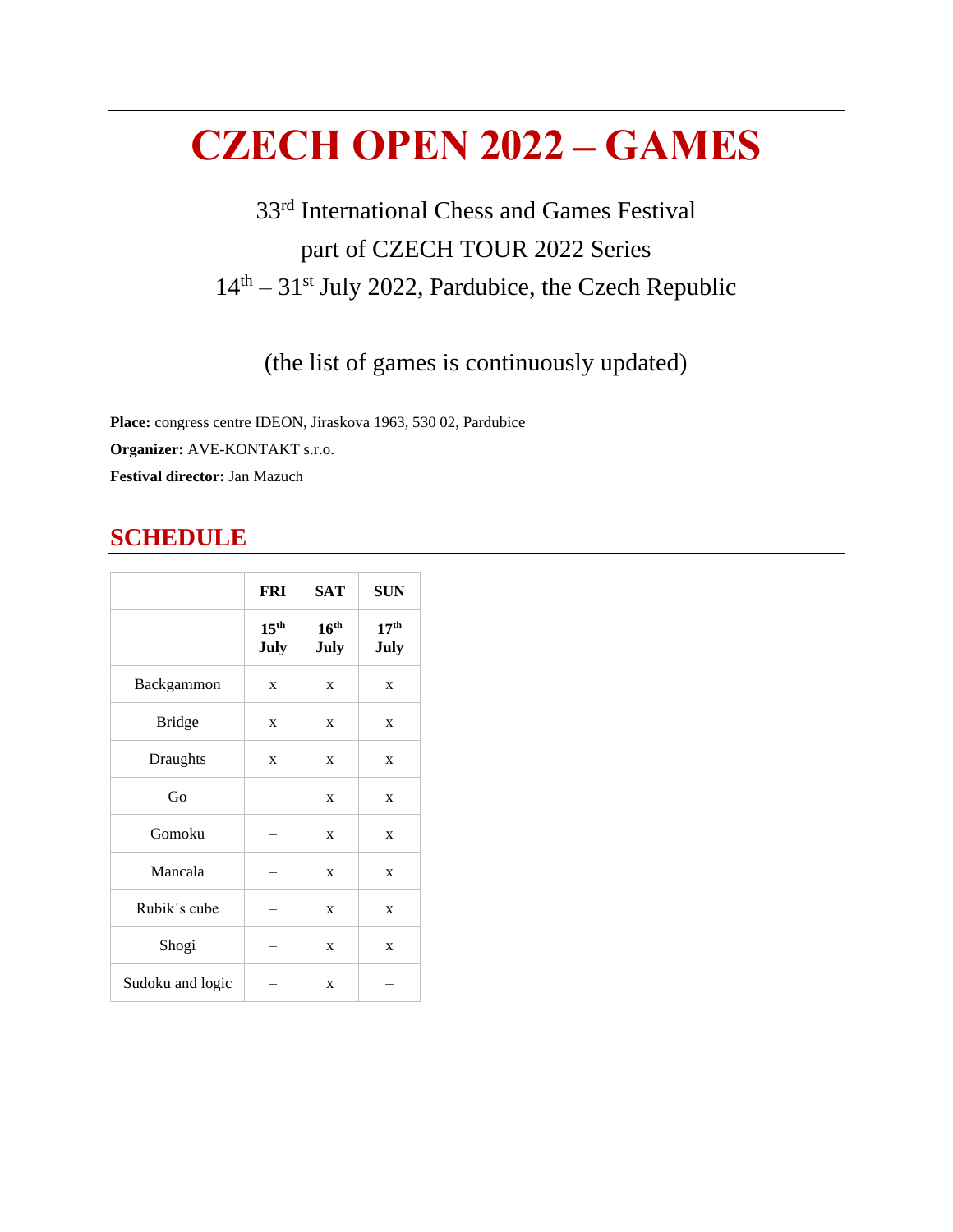## **BACKGAMMON**

18 th International Backgammon Tournament

**Organizer:** AVE-KONTAKT s.r.o.

**Tournament director:** Jan Stastna

## 15<sup>th</sup> – 16<sup>th</sup> July 2022: individual tournament

**Right of participation**: players without age and performance limitations

**Basic part**: 7 rounds by Swiss system, matches with doubling cube to 9 points

**Tie-breaks**: 1. minor score, 2. Buchholz, 3. mutual match

- best eight players continue to quarter-finals (11 points), semi-finals (11 points) and final (13 points) +  $3<sup>rd</sup>$  place game (9 points)

- quarterfinals pairing will be done on chosen basis, similarly to bridge: First player after basic rounds choses his opponent from the remaining seven players, then choses second player and then third remaining best player. Remaining two players create fourth pair. In semi-finals, winners of  $1<sup>st</sup>$  and  $4<sup>th</sup>$  pair play together and winners of  $2<sup>nd</sup>$ and 3rd pair play together.

- matches will be played with chess clocks: player has 12 seconds per move + total reserve of 2 minutes per point of the match length (9-point matches 18 minutes, 11-point 22 minutes, 13-point 26 minutes)

**Entry fee**: 500 CZK or 21,0 EUR

**Financial prizes**:  $1^{st}$  place:  $40\%$ ,  $2^{nd}$  place:  $25\%$ ,  $3^{rd}$   $20\%$ ,  $4^{th}$   $10\%$  of the prize pool

- optional bet into side pool: 500 CZK – side pool will be divided 70% - 30% between two best placed

participating players

**Schedule**:

| Fri 15/7 | $16.00 - 17.00$ | registration                                                   |
|----------|-----------------|----------------------------------------------------------------|
|          | $17.30 - 21.00$ | $1st - 3rd$ rounds                                             |
| Sat 16/7 | $9.00 - 14.00$  | $4th - 7th$ rounds                                             |
|          | $14.00 - 17.00$ | quarter-finals, semi-finals, final, 3 <sup>rd</sup> place game |
|          | $14.00 - 17.00$ | Speed Gammon                                                   |
|          | 17.30           | results announcement                                           |

*(Time schedule is approximate, playing system could be modified according to the number of participants)*

## 15<sup>th</sup> – 16<sup>th</sup> July 2022: One-point match tournament

- side tournament for players participating in the main Individual tournament

- games are played during the main tournaments before next round is started

- 1-point matches without clocks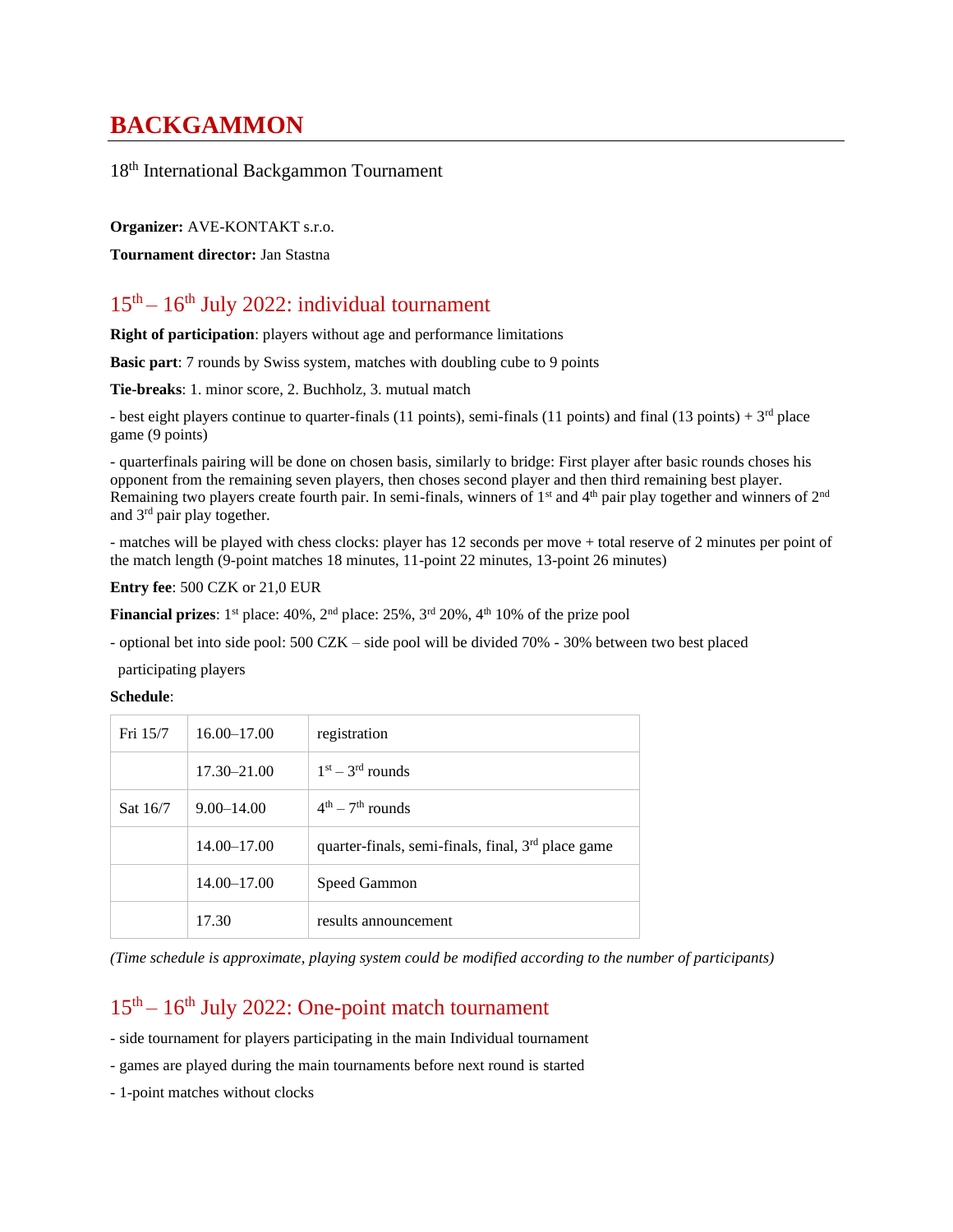- K.O. system with two branches, each player has two chances
- entry is included in the main tournament fee
- prize for winner: 5% from individual tournament

### 16<sup>th</sup> July 2022: Speed Gammon

- starts after end of basic part of the Individual tournament
- 5-point matches with clocks: 10 second per move + time reserve 2 minutes for the whole match
- K.O. system for 16 players, re-buys possible in case of elimination
- entry fee: 250 CZK or 10,5 EUR will be collected on place during the tournament
- prizes: 100% entry fees returned winner 2000 CZK, finalist 1000 CZK, semi-finalists 500 CZK

## 17<sup>th</sup> July 2022: Doubles Consulting

**Right of participation**: teams of 2 players composed of players without age and performance limitations

- matches with doubling cube to 7 points
- Swiss system number of rounds dependent on number of teams
- tie-breaks: 1. minor score, 2. Buchholz, 3. mutual match
- matches will be played with chess clocks: 12 seconds per move + total reserve of 14 minutes
- two teams play on one board, for each team one player rolls and plays, second one advises him
- team can consult the play arbitrarily, all actions on board are made by the playing player
- players can switch the positions of the playing and advising player during the match
- switching is possible only between games, each whole game is played by the same player

**Financial prizes**: 1<sup>st</sup> place: 70%, 2<sup>nd</sup> place: 30% of the prize pool, prizes in CZK

**Entry fee**: 500 CZK or 21,0 EUR for a team

- applications for this tournament are not registered and it is possible to register for it only on the day
- of launching of the tournament

#### **Schedule**:

| Sun 17/7 | $9.30 - 10.00$  | registration         |
|----------|-----------------|----------------------|
|          | $10.00 - 16.00$ | tournament           |
|          | 16.30           | results announcement |

*(Time schedule is approximate, playing system could be modified according to the number of participants)*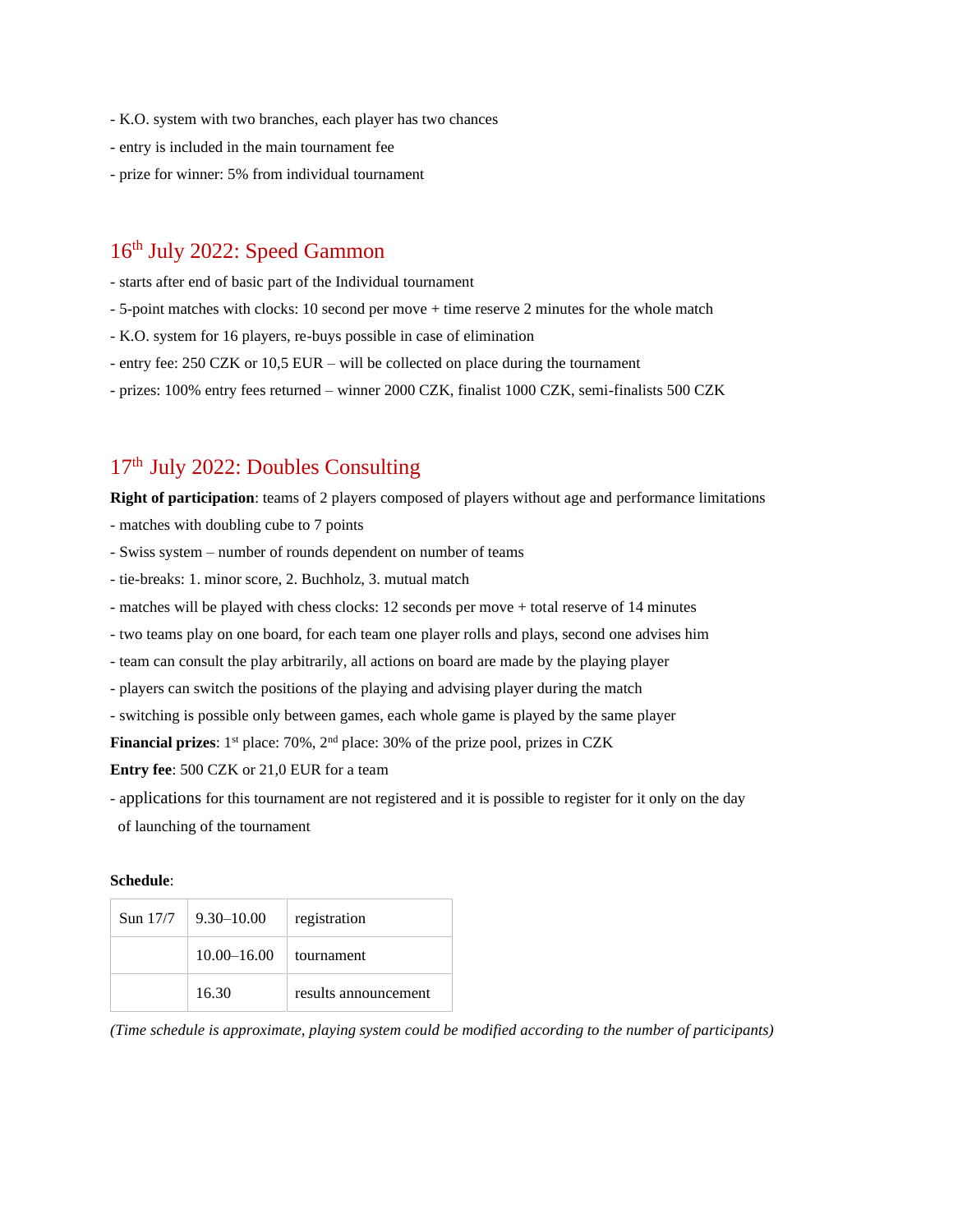## **BRIDGE**

### 21<sup>st</sup> International Bridge Festival

**Organizer:** AVE-KONTAKT s.r.o. in cooperation with Bridge Club Pardubice **Tournament director:** Ing. Milan Franz **Total prize fund:** 20 000 CZK, out of which 13 000 CZK financial prizes, furthermore material prizes and cups

### 16 th July 2022: A – main pairs tournament

**Right of participation:** players without age and performance limitation **Financial prizes in CZK:** 4 000, 3 000, 2 000, 1 000 **Starting fee:** 250 CZK / player **Discounts on starting fee** for players registered by 30<sup>th</sup> June 2022 at the amount of:

youngsters up to 18 years of age and players over 65 years 25 %

#### **Players registered after 30th June 2022 have a surcharge of 100 CZK**

#### **Schedule:**

| Sat 16/7 | $8.30 - 9.30$   | registration         |
|----------|-----------------|----------------------|
|          | $10.00 - 14.00$ | $1st$ round          |
|          | $15.30 - 19.15$ | $2nd$ round          |
|          | 19.45           | results announcement |

### $15<sup>th</sup>$  and  $17<sup>th</sup>$  July 2022: B – team tournament

**Right of participation:** players without age and performance limitation Tournament system: 4- to 6-member teams, 9 rounds **Financial prizes in CZK:** 3 000, 2 000, 1 000 **Starting fee:** 800 CZK / team **Teams registered after 30th June 2022 have a surcharge of 200 CZK**

| Fri 15/7 | $15.30 - 17.30$ | Registration      |
|----------|-----------------|-------------------|
|          | $18.00 - 22.30$ | $1st - 4th$ round |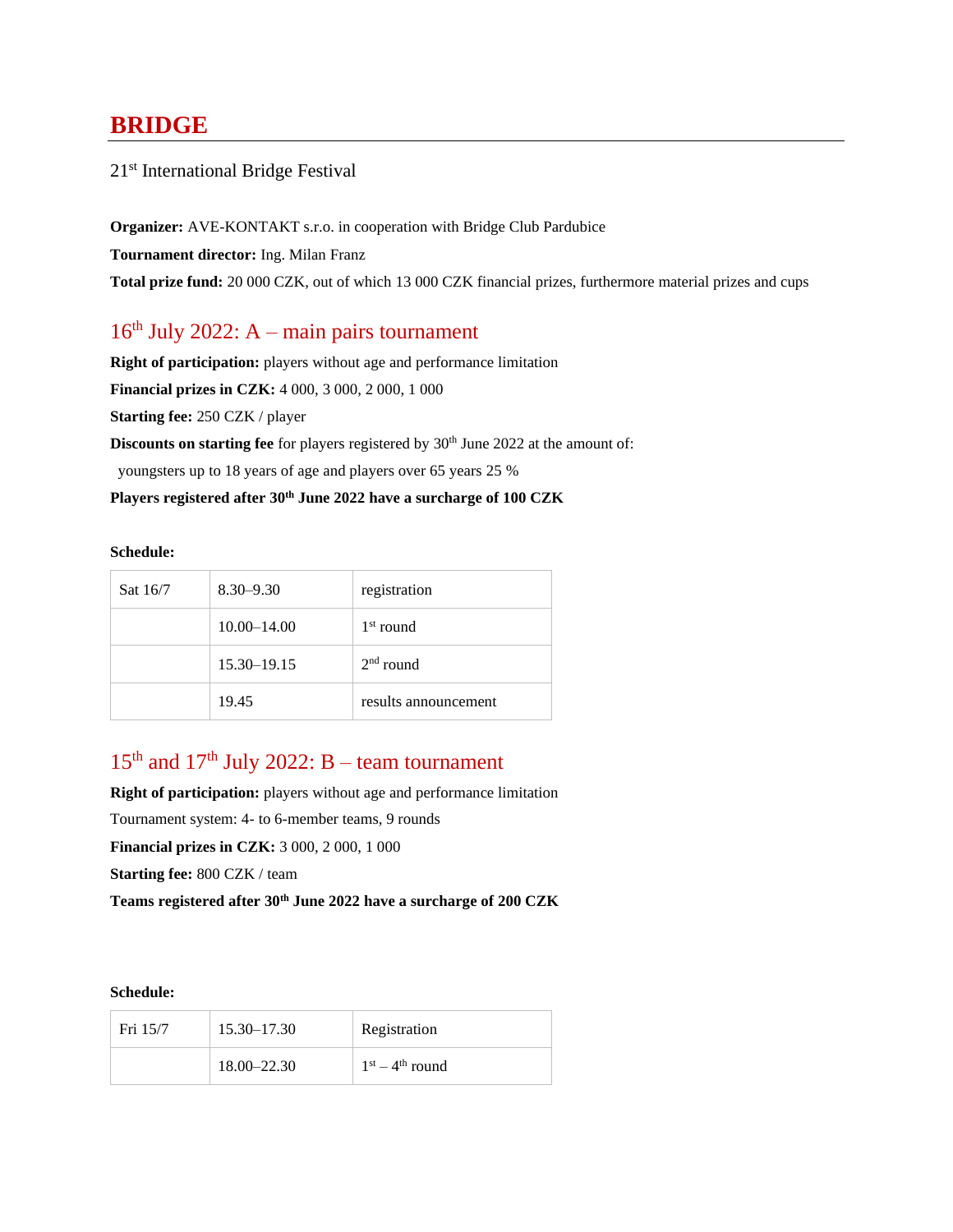| Sun 17/7 | $9.00 - 14.00$ | $5th - 9th$ round    |
|----------|----------------|----------------------|
|          | 14.20          | results announcement |

## **DRAUGHTS**

### 20<sup>th</sup> International Draughts Tournament

**Organizer:** AVE-KONTAKT s.r.o. in cooperation with Czech Federation of Draughts

**Tournament director:** RNDr. Lumir Gatnar

## 15<sup>th</sup> – 16<sup>th</sup> July 2022: open championship in International draughts

**Right of participation:** players without age and performance limitations

Game rules: according to FMJD rules [\(http://www.fmjd.org/\)](http://www.fmjd.org/) in the version of competition rules of the Czech Draughts Federation [\(http://www.damweb.cz/pravidla/mdfull.html\)](http://www.damweb.cz/pravidla/mdfull.html)

**Tournament system:** 6 rounds by Swiss system, 30min + 30s/move

**Material prizes** for participants

**Starting fee:** 8 EUR

**Discounts on starting fee** for players registered by 30<sup>th</sup> June 2022 at the amount of:

youngsters up to 18 years of age and players over 65 years 50%

other players 25%

#### **Schedule:**

| Fri 15/7 | $16.00 - 16.30$ | registration                              |
|----------|-----------------|-------------------------------------------|
|          | $17.00 - 21.00$ | $1st$ and $2nd$ round                     |
| Sat 16/7 | $9.00 - 13.00$  | $3^{\text{rd}}$ and $4^{\text{th}}$ round |
|          | $14.00 - 18.00$ | $5th$ and $6th$ round                     |
|          | 18.30           | results announcement                      |

*(time schedule is approximate, playing system and number of rounds could be modified according to the number of players)*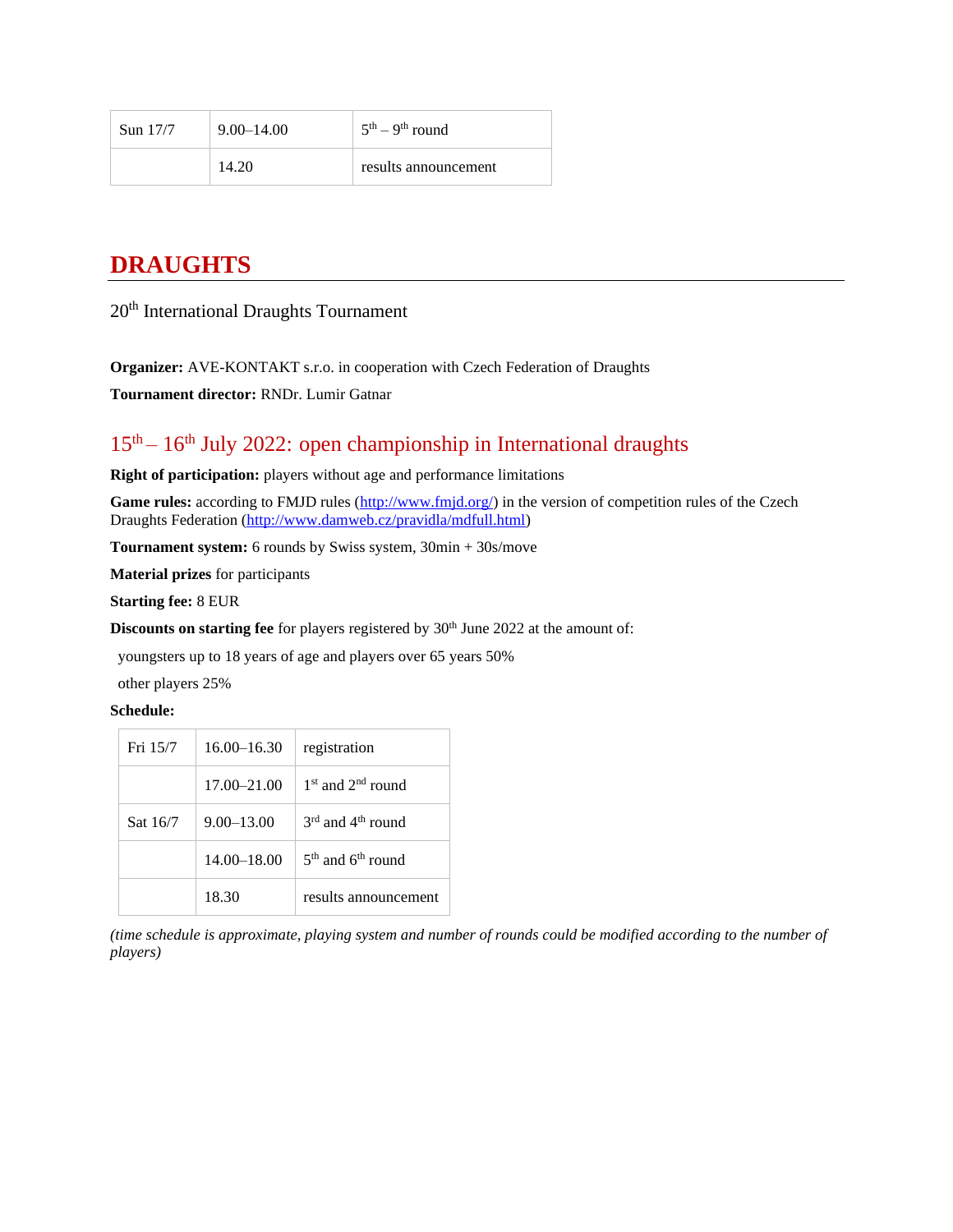## 17 th July 2022: open championship in Czech draughts

**Right of participation:** players without age and performance limitations **Game rules:** according to rules of Czech Draughts Federation [\(http://www.damweb.cz/pravidla/cdfull.html\)](http://www.damweb.cz/pravidla/cdfull.html) **Tournament system:** 7 rounds by Swiss system, 20min + 10s/move for each participant **Material prizes** for participants **Starting fee:** 8 EUR

**Discounts on starting fee** for players registered by 30<sup>th</sup> June 2022 at the amount of:

youngsters up to 18 years of age and players over 65 years 50%

other players 25%

#### **Schedule:**

| Sun 17/7 | $9.00 - 09.30$  | registration         |
|----------|-----------------|----------------------|
|          | $10.00 - 12.30$ | $1st$ - $3rd$ round  |
|          | $13.30 - 17.00$ | $4th$ - $7th$ round  |
|          | 17.30           | results announcement |

*(time schedule is approximate, playing system and number of rounds could be modified according to the number of players)*

## **GO**

## 16<sup>th</sup> – 17<sup>th</sup> July 2022: MOYO OPEN, 21<sup>st</sup> International Go Tournament, Bonus Point category C

**Organizer:** AVE-KONTAKT s.r.o. in cooperation with PromoGo o.s. and Czech Go Association

**Festival director:** Jana Hricova

**Tournament system**: McMahon system, even games, 5 rounds, 75 min. basic time and byoyomi 15 moves/5 min. or 1 move per 30 sec. according to the type of clock. Participation without age and performance limitations is possible. Unclassified players will obtain the rate of 20 kyu.

**Criteria used for a final ranking**: MacMahon score, SOS, SOSOS, direct comparison

**Prizes**:

- 1. Top 6 players in the final standing: 10 000, 7 500, 5 000, 2 500, 1 500 and 1 000 CZK
- 2. Top 6 EGF member countries players in the final standing: 7 500, 5 000, 3 000, 2 000, 1 000 and 500 CZK
- Prizes awarded under points 1) and 2) can be shared
- 3. Prizes for 5 points (players awarded under points 1) and 2) are excluded) 800 CZK
- 4. Prizes for 4 points (players awarded under points 1) a 2) are excluded) 500 CZK
- **Material prizes** for best woman, best players under 15, 12 and 10 y.o. on condition they achieve at least 3 points.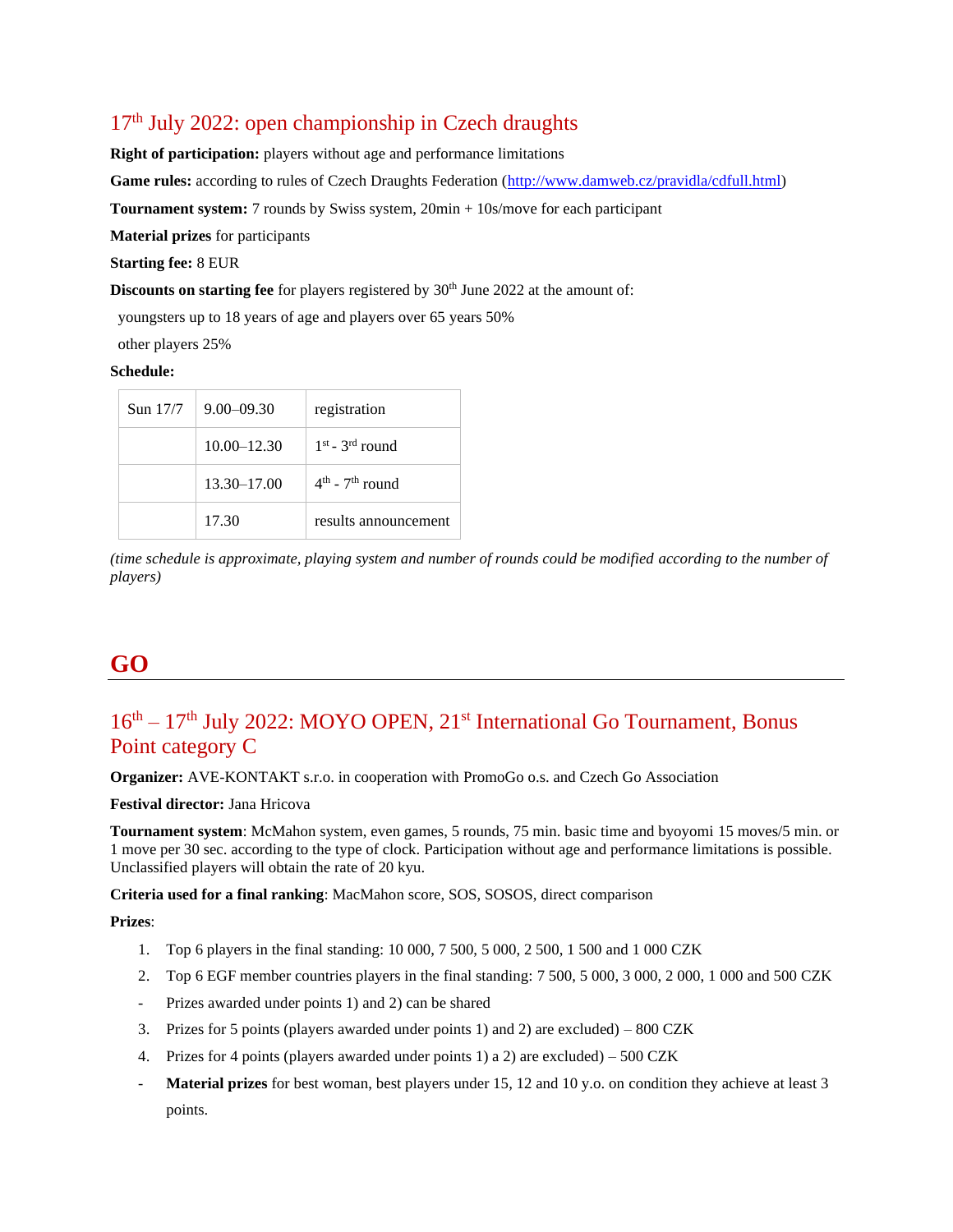Financial prizes can be paid either in CZK either in EUR

| Entry fee for players from the EGF member countries (in CZK): |  |  |  |
|---------------------------------------------------------------|--|--|--|
|                                                               |  |  |  |

| rating $\ge$ 2550                        | $\theta$ | + free accommodation (Labe hotel - only 2B/3B) |
|------------------------------------------|----------|------------------------------------------------|
| rating 2250–2549                         | 0        |                                                |
| others – children up to 15 y.o. included | 150      |                                                |
| $others - students$                      | 250      |                                                |
| others                                   | 400      |                                                |

**Players from non EGF member countries and players registered after 30. 6. 2022 will pay extra fee 50%. Players are aware that by entering the tournament, they results will be sent into the EGD! Schedule:**

| Fri 15/7 | 17.00–20.00   | registration for Moyo Open      |
|----------|---------------|---------------------------------|
| Sat 16/7 | $8.30 - 9.00$ | registration for Moyo Open      |
|          | 9.30          | 1 <sup>st</sup> round Moyo Open |
|          | 13.30         | $2nd$ round Moyo Open           |
|          | 17.00         | 3 <sup>rd</sup> round Moyo Open |
| Sun 17/7 | 9.00          | 4 <sup>th</sup> round Moyo Open |
|          | 13.00         | 5 <sup>th</sup> round Moyo Open |
|          | 16.30         | prize giving ceremony           |

## **GOMOKU**

 $16<sup>th</sup> - 17<sup>th</sup>$  July 2022:  $18<sup>th</sup>$  open championship of the Czech Republic in Gomoku

**Organizer:** AVE-KONTAKT s.r.o. in cooperation with Czech Gomoku & Renju Federation

**Festival director:** Stepan Tesarik

**Tournament system:** 7 rounds by Swiss system

- it is played according to Gomoku rules [\(http://www.piskvorky.cz/federace/oficialni-pravidla-piskvorek/\)](http://www.piskvorky.cz/federace/oficialni-pravidla-piskvorek/)

**Rate of game:** 2 x 60 min + 5s/move

**Material prizes** for participants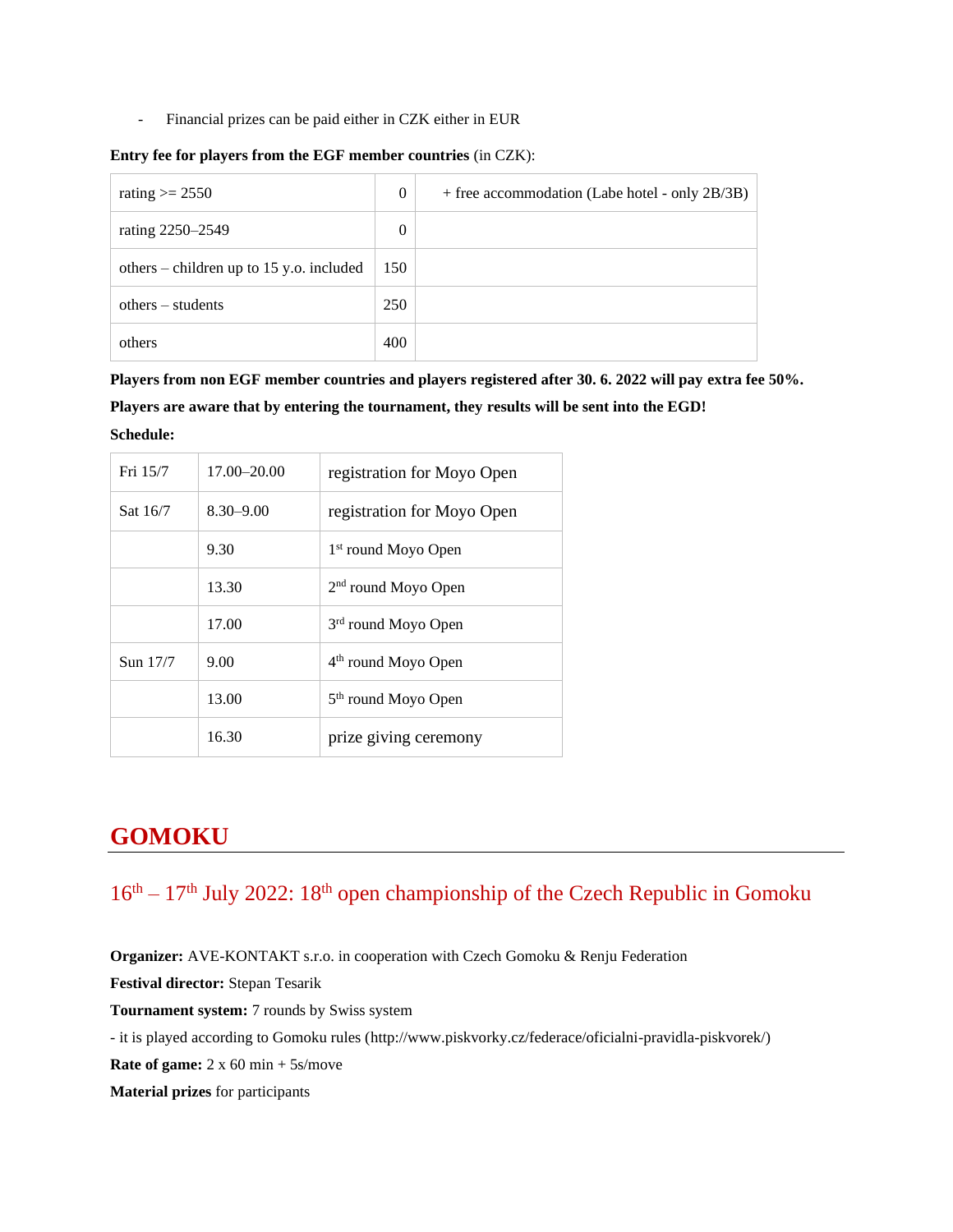#### **Starting fee:** 8 EUR

#### **Schedule:**

| Sat 16/7 | $8.30 - 9.00$   | Registration                              |
|----------|-----------------|-------------------------------------------|
|          | $9.00 - 13.40$  | $1st$ and $2nd$ round                     |
|          | $14.40 - 19.20$ | $3^{\text{rd}}$ and $4^{\text{th}}$ round |
| Sun 17/7 | $9.00 - 13.40$  | $5th$ and $6th$ round                     |
|          | $14.40 - 17.00$ | $7th$ round                               |
|          | 17.30           | results announcement                      |

## **MANCALA**

### 16<sup>th</sup> – 17<sup>th</sup> July 2022: 13<sup>th</sup> Mancala Games Festival

#### **Organizer:** AVE-KONTAKT

**Tournament director:** David Kotin

**Rules of individual games and other information:** [http://www.mankala.cz/,](http://www.mankala.cz/) [http://www.czechopen.net](http://www.czechopen.net/)

## 16 th July 2022: A – Toguz rapid international tournament

**Rules**: Standard rules of Toguz kumalak, Toguz korgool

#### **Tournament system**:

up to 8 players round robin, 20 min + 4s,

over 8 players 5-7 rounds Swiss 20 min + 4s

**Starting fee**: 200 CZK adults, 100 CZK juniors 18- / seniors 65+

Discount 25% for online subscription 30 June 2022 or earlier at Czech Open website.

**Type of prizes**: material

#### **Schedule:**

| Sat 16/7   | $9.30 - 10.00$  | registration          |  |  |
|------------|-----------------|-----------------------|--|--|
|            | $10.00 - 18.00$ | tournament            |  |  |
| Sun $17/7$ | $17.30 - 18.00$ | prize giving ceremony |  |  |

lunchbreak before 2pm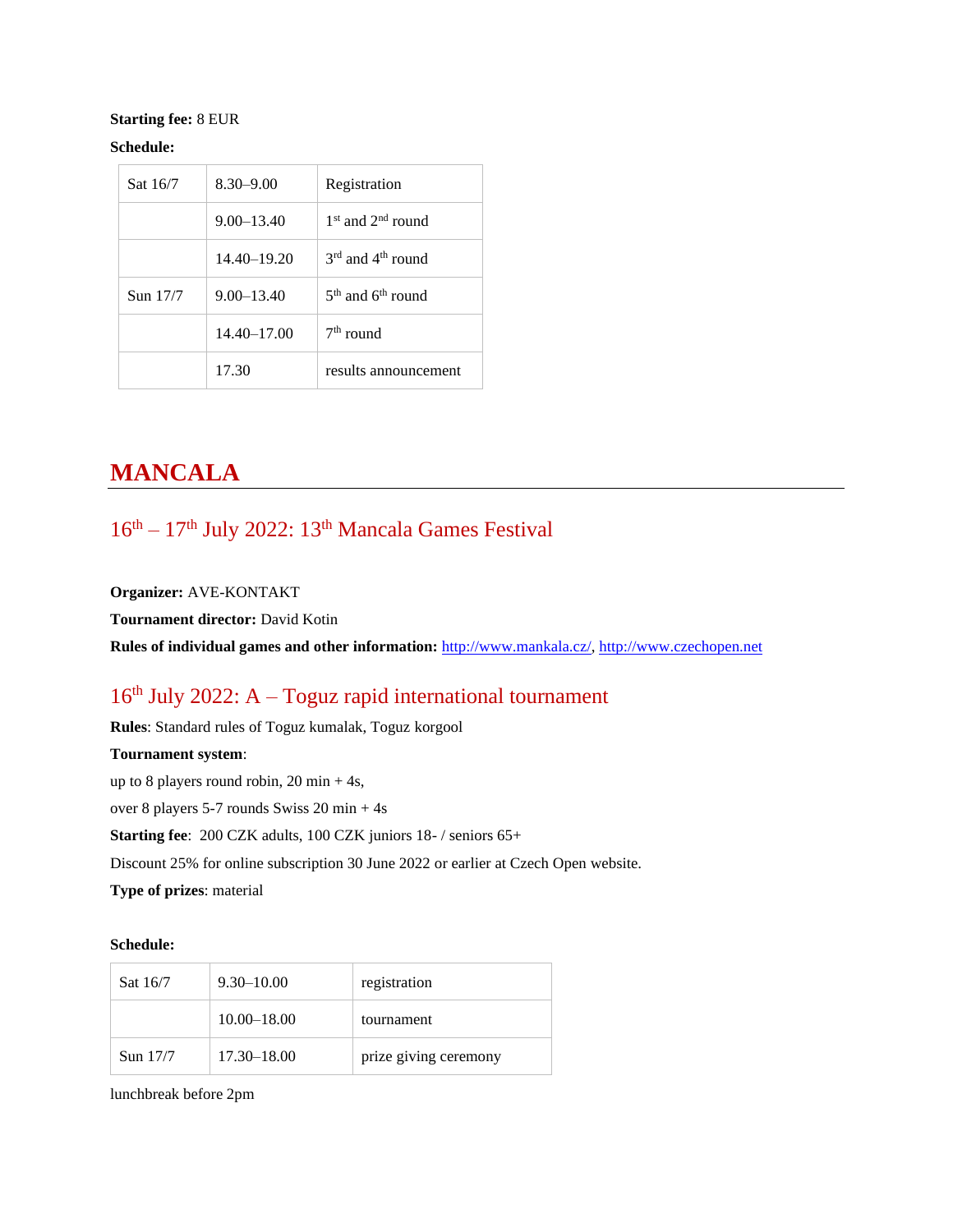## 16 th July 2022: B – Mangala rapid international tournament

**Rules**: Standard Mangala rules

#### **Tournament system:**

up to 8 players round robin,  $8 \text{ min} + 2 \text{s}$ ,

over 8 players 5-7 rounds Swiss 8 min + 2s

**Starting fee**: 100 CZK adults, 50 CZK juniors 18- / seniors 65+

Discount 25% for online subscription 30 June 2022 or earlier at Czech Open website.

Type of prizes: material

#### **Schedule:**

| Sat 16/7 | $17.30 - 18.00$ | registration          |  |  |
|----------|-----------------|-----------------------|--|--|
|          | $18.00 - 21.00$ | tournament            |  |  |
| Sun 17/7 | $17.30 - 18.00$ | prize giving ceremony |  |  |

## $17<sup>th</sup>$  July 2022: C – Oware rapid international tournament

**Rules**: David Kotin's rules – you can capture all opponents cups, leave your opponent without move and end the game. Both storage cups are then counted, who has more, wins. Other rules are same as international ones.

#### **Tournament system:**

up to 8 players round robin,  $15 \text{ min} + 4 \text{s}$ ,

over 8 players 5-7 rounds Swiss 15 min + 4s

**Starting fee:** 100 CZK adults, 50 CZK juniors 18- / seniors 65+ (To be paid to Czech Open)

Discount 25 % for online subscription 15 June or earlier at Czech Open website.

**Type of prizes**: material

| Sun $17/7$ | $9.30 - 10.00$  | registration          |  |  |
|------------|-----------------|-----------------------|--|--|
|            | $10.00 - 17.00$ | tournament            |  |  |
|            | $17.30 - 18.00$ | prize giving ceremony |  |  |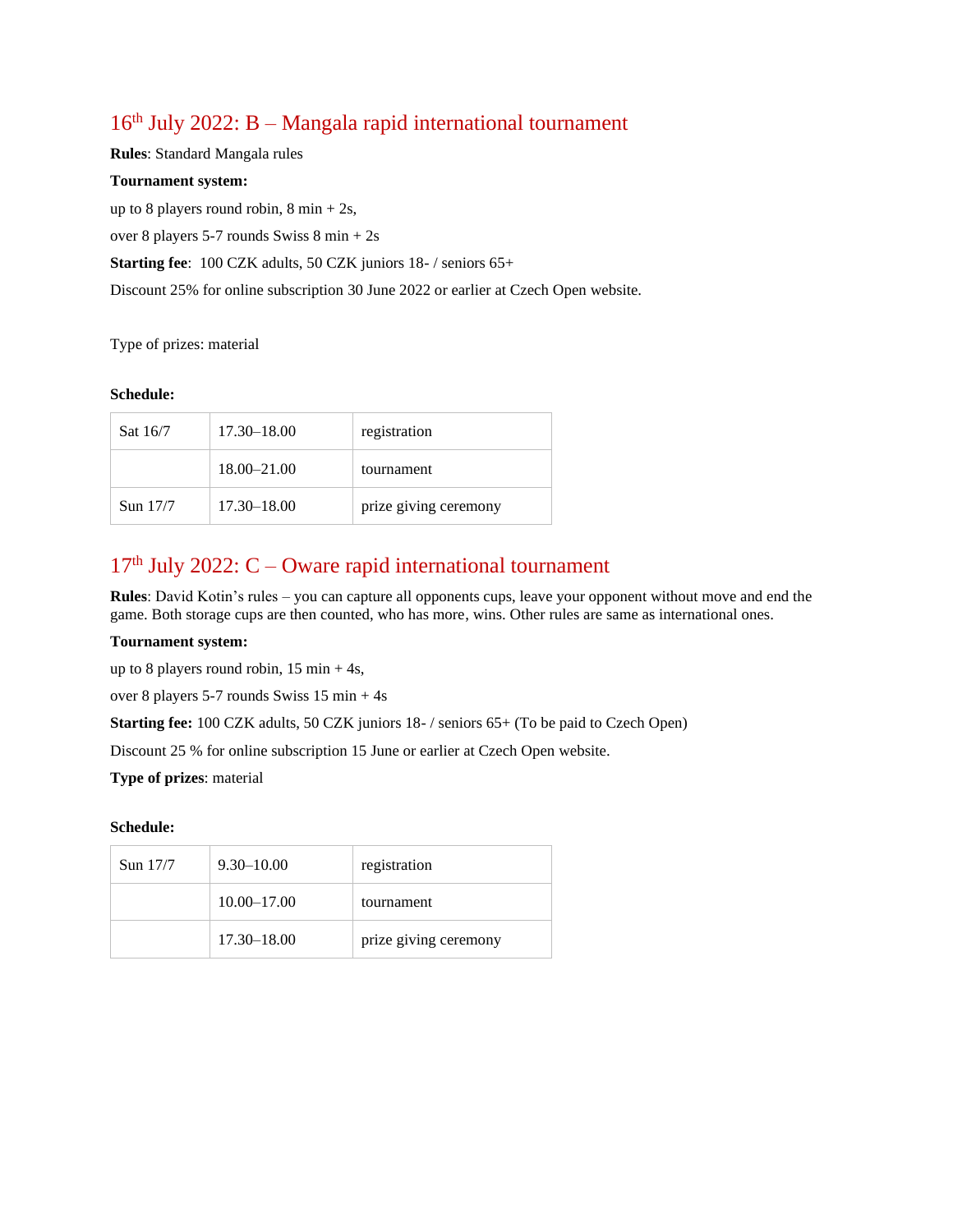## **RUBIK´S CUBE**

## $16<sup>th</sup> - 17<sup>th</sup>$  July 2022:  $15<sup>th</sup>$  open championship in solving the Rubik's cube

**Organizer:** AVE-KONTAKT s.r.o.

**Tournament director:** RNDr. Jaroslav Flejberk, Matej Muzatko

**Right of participation:** players without age and performance limitation

**Valuable material prizes** for all participants

**Starting fee:** 8 EUR / player

**Late registrations:** Those players whose application will be registered after 30th of June 2022 will pay additional charge of 4 EUR.

| Sat 16/7 | 08.30           | Registration                                          |  |  |
|----------|-----------------|-------------------------------------------------------|--|--|
|          | $09.40 - 10.00$ | Competition tutorial                                  |  |  |
|          | $10.00 - 10.45$ | Pyraminx $-1$ <sup>st</sup> round (best 75%)          |  |  |
|          | $10.45 - 11.30$ | Skewb - 1 <sup>st</sup> round (best 75%)              |  |  |
|          | $11.30 - 12.15$ | $3x3x3$ blindfolded – 1 <sup>st</sup> round (best 10) |  |  |
|          | $12.15 - 13.30$ | Lunch break                                           |  |  |
|          | $13.30 - 14.15$ | Pyraminx – $2nd$ round (best 10)                      |  |  |
|          | $14.15 - 15.00$ | Skewb – $2nd$ round (best 10)                         |  |  |
|          | $15.00 - 15.30$ | $3x3x3$ blindfolded – final                           |  |  |
|          | $15.30 - 15.45$ | $Skewb - final$                                       |  |  |
|          | $15.45 - 16.00$ | $Pyraminx - final$                                    |  |  |
|          | 16.20           | Results announcement                                  |  |  |
| Sun 17/7 | 08.00           | Registration                                          |  |  |
|          | $08.40 - 09.00$ | Competition tutorial                                  |  |  |
|          | $09.10 - 10.30$ | $3x3x3 - 1$ <sup>st</sup> round (best 75%)            |  |  |
|          | $10.30 - 11.15$ | $2x2x2 - 1$ <sup>st</sup> round (best 75%)            |  |  |
|          | $11.15 - 12.15$ | $4x4x4 - 1$ <sup>st</sup> round (best 10)             |  |  |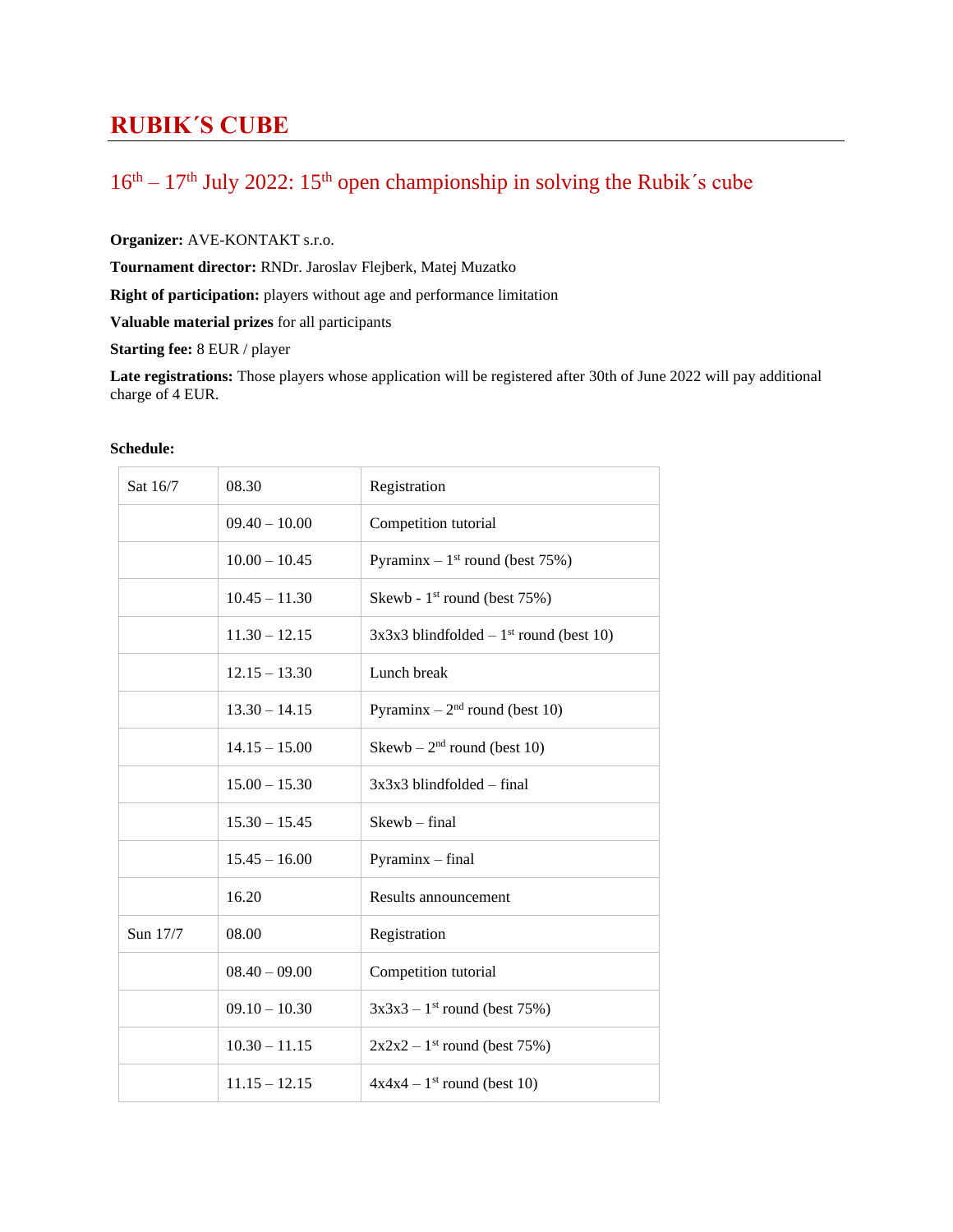|  | $12.15 - 13.30$ | Lunch break                          |
|--|-----------------|--------------------------------------|
|  | $13.30 - 14.30$ | $3x3x3 - 2^{nd}$ round (best 10)     |
|  | $14.30 - 15.15$ | $2x2x2 - 2nd$ round (best 10)        |
|  | $15.15 - 15.45$ | $4x4x4 - final$ (normal style)       |
|  | $15.45 - 16.00$ | $2x2x2$ – final (as normal round)    |
|  | $16.00 - 16.45$ | $3x3x3 - final$ , best of the best") |
|  | 17.10           | Results announcement                 |

(Schedule is approximate, playing time could be modified according to the number of participants).

## **SHOGI**

## 16<sup>th</sup> – 17<sup>th</sup> July 2022: SHOGI SUBARU LEVORG OPEN, 9<sup>th</sup> open championship of the Czech Republic in shogi

**Organizer:** AVE-KONTAKT s.r.o. in cooperation with Czech shogi association

**Tournament director:** Filip Marek

**Right of participation:** players without age and performance limitation

**Tournament system:** 8 rounds by Swiss system

**Rate of game:** 35 min. + 30 s Byo-Yomi

**Material prizes** for participants

**Starting fee:** 16 EUR / player

**Discounts on starting fee** for players registered by 30<sup>th</sup> June 2022 at the following amount of:

- youngsters up to 18 years of age, players over 65 years 50%
- other players 25%

| Sat 16/7 | $10.00 - 10.30$ | registration                          |
|----------|-----------------|---------------------------------------|
|          | $10.30 - 13.00$ | $1st$ and $2nd$ round                 |
|          | $13.00 - 14.30$ | lunch break                           |
|          | 14.30-17.00     | $3^{\text{rd}} - 5^{\text{th}}$ round |
| Sun 17/7 | $10.00 - 12.30$ | $6th$ and $7th$ round                 |
|          | $12.30 - 14.00$ | lunch break                           |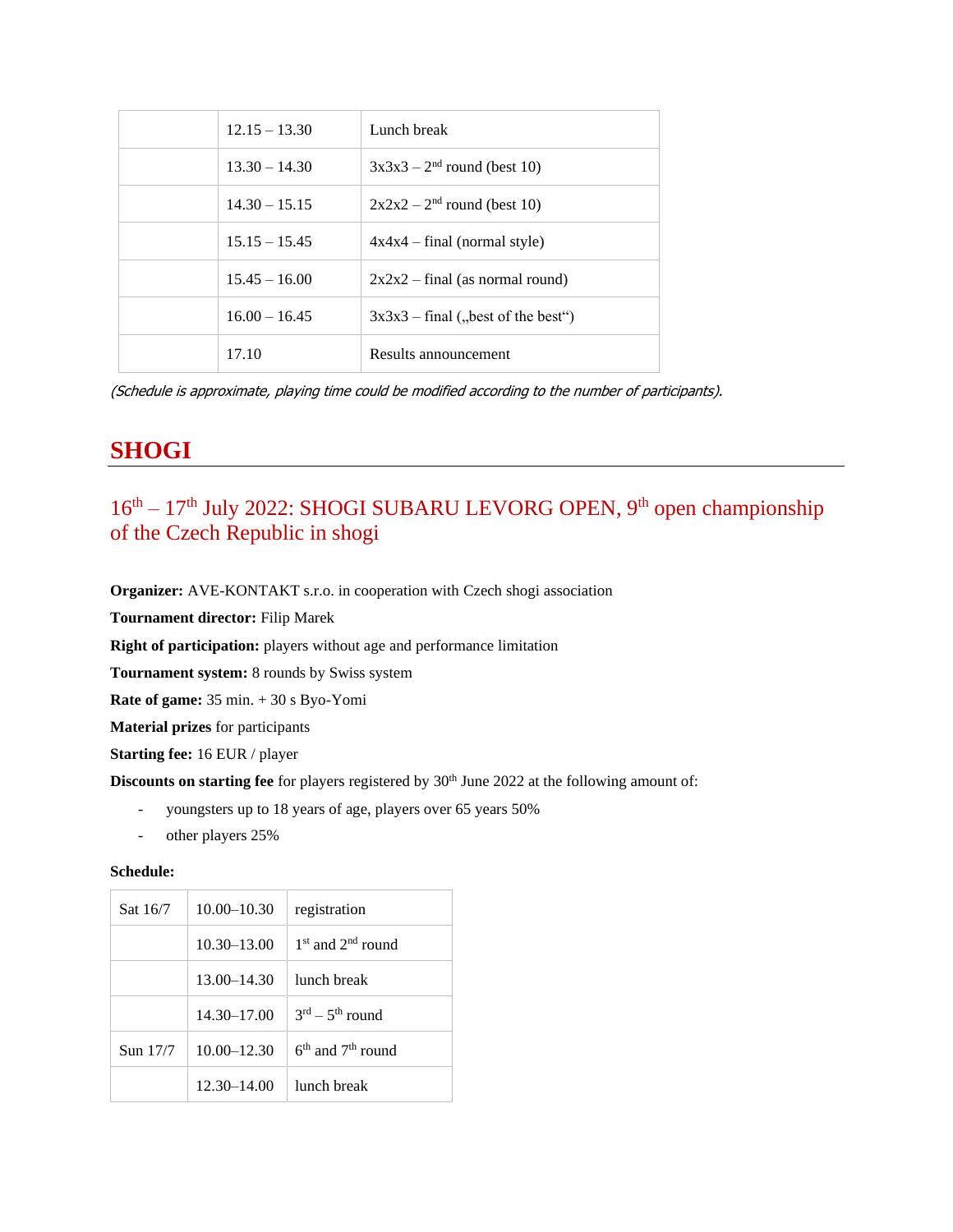| $14.00 - 15.15$   8 <sup>th</sup> round |                                      |  |
|-----------------------------------------|--------------------------------------|--|
|                                         | $15.15 - 15.30$ results announcement |  |

*(time schedule is approximate, playing system and number of rounds can be adjusted depending on the number of participants)*

## **ACCOMMODATION**

| Accommodation facilities (everywhere Wi-Fi   | distance                 | shower +     | reception        | price for 1 night |
|----------------------------------------------|--------------------------|--------------|------------------|-------------------|
| free of charge)                              | from the<br>playing hall | WC           | <b>breakfast</b> |                   |
| Youth home Dukla **                          | 2 km                     |              | nonstop          |                   |
| (from 14 to 17 July)                         |                          |              |                  |                   |
| 1-bed rooms                                  |                          | on the floor | no               | 19 EUR / room     |
| 2,3-bed rooms                                |                          | on the floor |                  | 14 EUR / bed      |
| <b>School of Nursing Pardubice **</b>        | $3.5 \mathrm{km}$        |              | nonstop          |                   |
| (from 21 to 31 July)                         |                          |              |                  |                   |
| 1-bed rooms                                  |                          | for 2 rooms  | no               | 20 EUR / room     |
| 2,3-bed rooms                                |                          | for 2 rooms  | no               | 14.5 EUR / bed    |
| Hurka hotel ** garni                         | 3 km                     |              | nonstop          |                   |
| 1-bed rooms with a kitchenette for 2 rooms   |                          | for 2 rooms  | no               | 21 EUR / room     |
| 2,3-bed rooms with a kitchenette for 2 rooms |                          | for 2 rooms  | no               | 16.5 EUR / bed    |
| Mrazek hotel *** garni                       | 750 m                    |              | till 22.00       |                   |
| 2-bed rooms                                  |                          | yes          | no               | 50 EUR / room     |
| 3-bed rooms                                  |                          | yes          | no               | 62.5 EUR / room   |
| 4-bed family rooms                           |                          | yes          | no               | 75 EUR / room     |
| 5-bed family rooms                           |                          | yes          | no               | 87.5 EUR / room   |
| Trim hotel ***                               | 4 km                     |              | nonstop          |                   |
| (from 14 to 17 July)                         |                          |              |                  |                   |
| 1-bed rooms                                  |                          | yes          | no               | 31 EUR / room     |
| 2-bed rooms                                  |                          | yes          | no               | 54 EUR / room     |
| 2-bed rooms                                  |                          | for 2 rooms  | no               | 41.5 EUR / room   |
| 3-bed rooms                                  |                          | for 2 rooms  | no               | 56.5 EUR / room   |
| Arnost hotel *** garni                       | $600 \text{ m}$          |              | nonstop          |                   |
| 1-bed rooms with a kitchenette               |                          | yes          | no               | 39.5 EUR / room   |
| 2-bed rooms with a kitchenette for 2 rooms   |                          | for 2 rooms  | no               | 48 EUR / room     |
| 2-bed rooms with a kitchenette or a balcony  |                          | yes          | no               | 54 EUR / room     |
| 3-bed rooms with a kitchenette               |                          | yes          | no               | 77 EUR / room     |
| Senk guest house ***                         | $2.5 \text{ km}$         |              | till 21.00       |                   |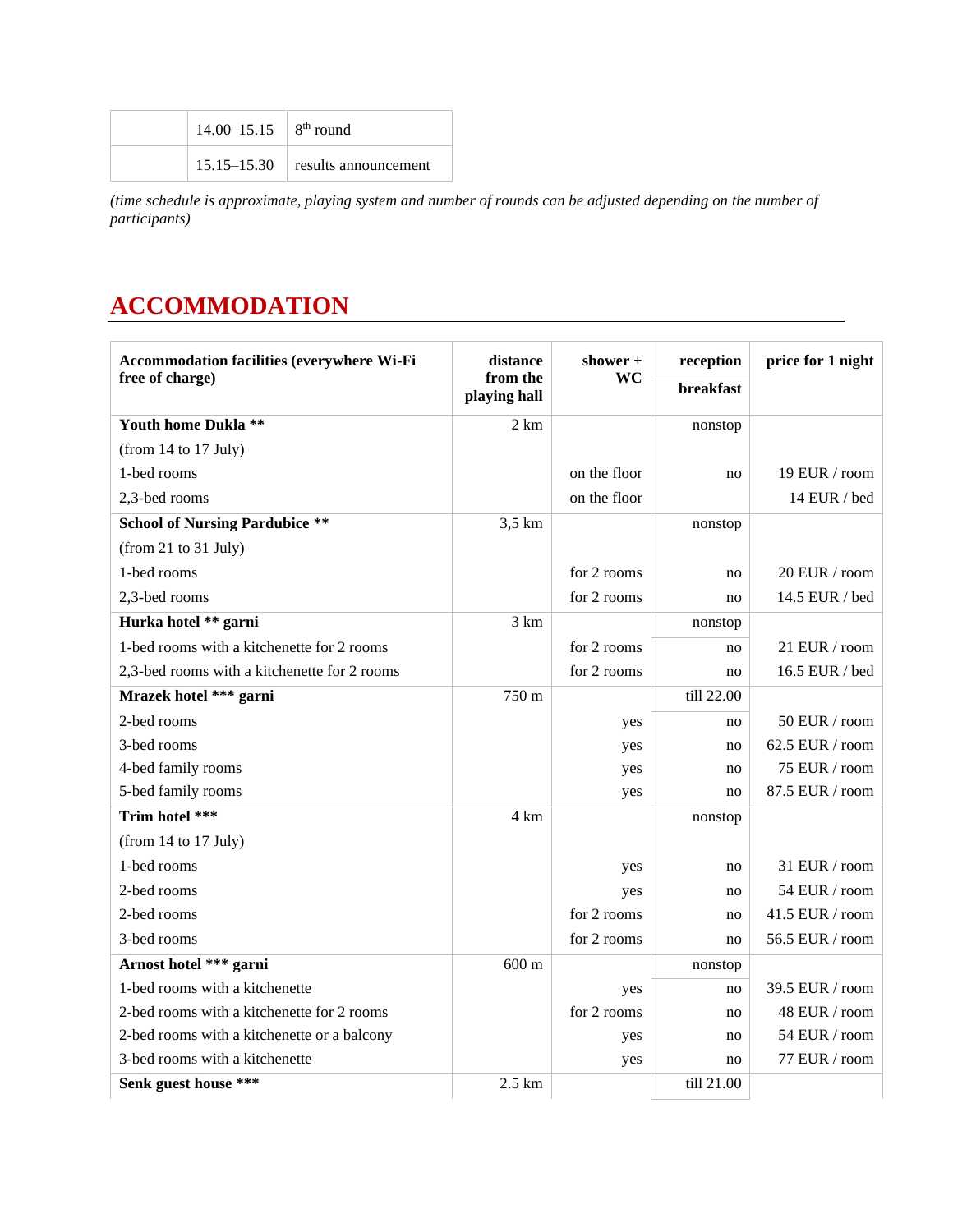| 1-bed rooms                            |                   | yes | yes        | 41.5 EUR / room |
|----------------------------------------|-------------------|-----|------------|-----------------|
| 2-bed rooms                            |                   | yes | yes        | 50 EUR / room   |
| 3-bed rooms                            |                   | yes | yes        | 66.5 EUR / room |
| Zlata stika hotel ***                  | 700 m             |     | nonstop    |                 |
| 1-bed rooms                            |                   | yes | yes        | 56.5 EUR / room |
| 2-bed rooms                            |                   | yes | yes        | 69 EUR / room   |
| 3-bed rooms                            |                   | yes | yes        | 100 EUR / room  |
| Labe hotel ***                         | $1.5 \mathrm{km}$ |     | nonstop    |                 |
| 1-bed rooms                            |                   | yes | yes        | 50 EUR / room   |
| 2-bed rooms                            |                   | yes | yes        | 58.5 EUR / room |
| 3-bed rooms                            |                   | yes | yes        | 71 EUR / room   |
| 1-bed rooms new ***+                   |                   | yes | yes        | 56.5 EUR / room |
| 2-bed rooms new $***+$                 |                   | yes | yes        | 64.5 EUR / room |
| Stare casy hotel ***+                  | $1.2 \text{ km}$  |     | till 22.00 |                 |
| 1-bed rooms                            |                   | yes | yes        | 56.5 EUR / room |
| 2-bed rooms                            |                   | yes | yes        | 64.5 EUR / room |
| Austria guest house ***+               | 700 m             |     | till 22.00 |                 |
| 1-bed rooms with air-conditioning      |                   | yes | yes        | 56.5 EUR / room |
| 2-bed rooms with air-conditioning      |                   | yes | yes        | 64.5 EUR / room |
| 2-bed apartments with air-conditioning |                   | yes | yes        | 81.5 EUR / room |
| Euro hotel ****                        | 300 m             |     | nonstop    |                 |
| 1-bed rooms with air-conditioning      |                   | yes | yes        | 75 EUR / room   |
| 2-bed rooms with air-conditioning      |                   | yes | yes        | 83.5 EUR / room |

## **OTHER INFORMATION**

**Complete on-line your obligatory applications together with accommodation orders by 30th June 2022** on <http://www.czechopen.net/en/contact-and-applications/> or by e-mail to [ave-kontakt@outlook.cz.](mailto:ave-kontakt@outlook.cz)

**Throughout the festival, hygiene measures will be taken in accordance with the regulations of the Czech government, public health office and the national sport agency. The exact wording will be continuously updated on the website.**

**Playing halls, place of registration, accommodation and secretariat:** congress centre IDEON, Jiraskova 1963, 530 02, Pardubice

**Transport**: Karla IV. Bus stop - connection from the railway station by bus No. 6 or 8 (5th stop).

**Refreshments**: congress centre IDEON – bar and restaurant by the playing halls, Zalozna restaurant at the Pernstyn square - special festival menu

**Internet**: during the whole festival wireless Internet access available free of charge at the congress centre IDEON

**Accompanying programme:** social evening at the swimming pool on 16 and 29 July.